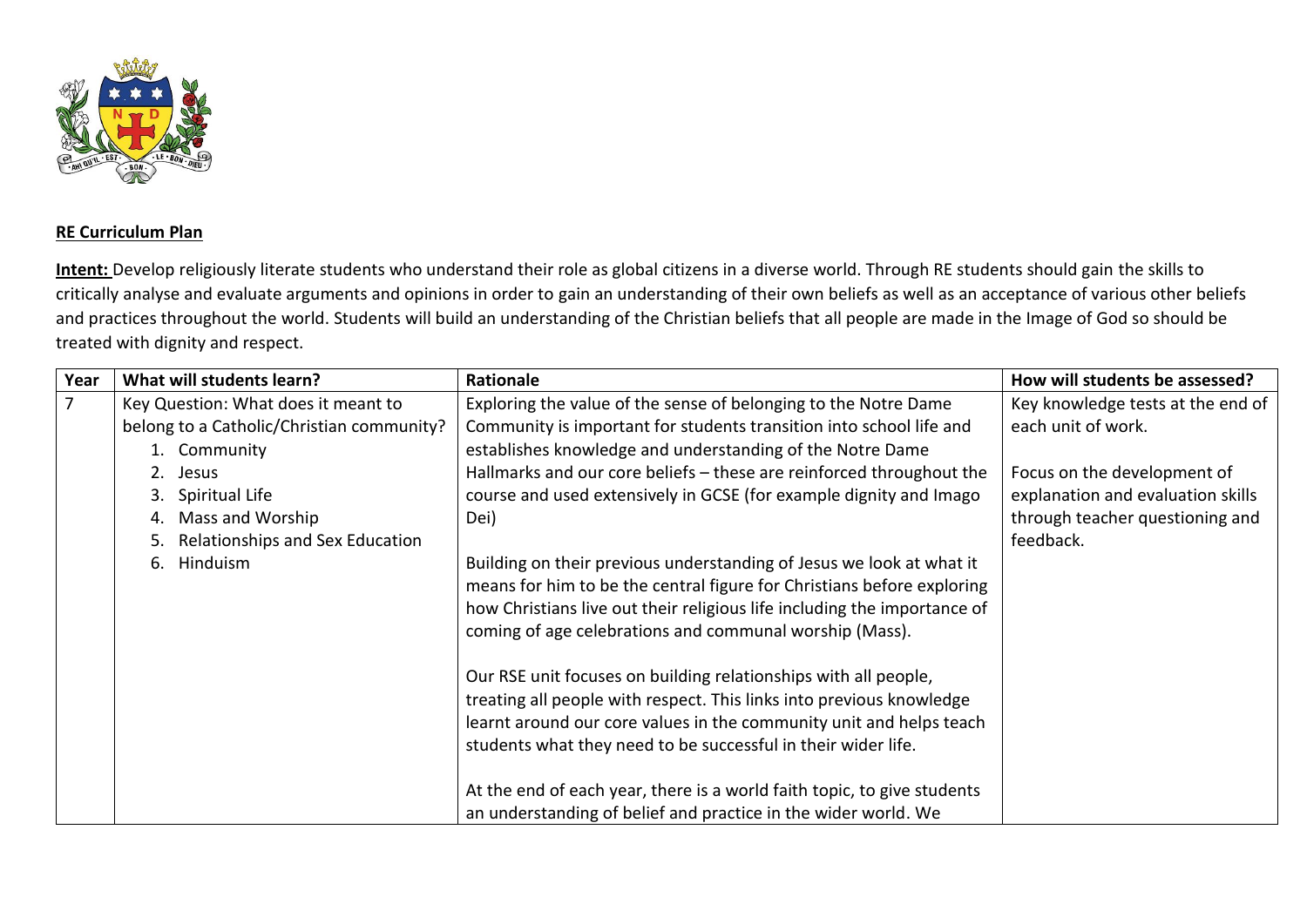|   |                                                                                                                                                                                                      | choose to study Hinduism in Year 7 as often students have had little<br>experience of Eastern religions which boosts engagement.                                                                                                                                                                                                                                                                                                                                                                                                                                                                                                                                                                                                                                                                                                                    |                                                                                                                                                                             |
|---|------------------------------------------------------------------------------------------------------------------------------------------------------------------------------------------------------|-----------------------------------------------------------------------------------------------------------------------------------------------------------------------------------------------------------------------------------------------------------------------------------------------------------------------------------------------------------------------------------------------------------------------------------------------------------------------------------------------------------------------------------------------------------------------------------------------------------------------------------------------------------------------------------------------------------------------------------------------------------------------------------------------------------------------------------------------------|-----------------------------------------------------------------------------------------------------------------------------------------------------------------------------|
| 8 | Key Question: How does the Kingdom of<br>God grow?<br>1. Covenants<br><b>Early Church</b><br>2.<br>Modern Church<br>3.<br>Discipleship<br>4.<br>Relationships and Sex Education<br>5.<br>6.<br>Islam | Starting with the first covenants that God made with Adam and Eve<br>we walk through the major covenants and stories in the Old<br>Testament to enable students to build their biblical knowledge. We<br>then look at how the Early Christians lived and how Christianity<br>spread in the early days so that we can compare this to how the<br>Church is trying to spread today. We look at modern disciples to give<br>examples of people who live out the mission of the Church to<br>evangelise.                                                                                                                                                                                                                                                                                                                                                | Key knowledge tests at the end of<br>each unit of work.<br>Focus on the development of<br>explanation and evaluation skills<br>through teacher questioning and<br>feedback. |
|   |                                                                                                                                                                                                      | Our RSE units are in every year group. We build on the knowledge of<br>relationships covered in Year 7, to look at sexual feelings, desire and<br>how each person is made in God's image.<br>At the end of each year, there is a world faith topic, to give students<br>an understanding of belief and practice in the wider world. We<br>choose to study Islam in Year 8.                                                                                                                                                                                                                                                                                                                                                                                                                                                                          |                                                                                                                                                                             |
| 9 | Key Question: How do we live out faith in<br>the modern world?<br>1. Catholic Social Teaching<br>2. Personal Responsibility (RSE)<br>3. Philosophy of Religion<br>4. Judaism                         | Starting with an understanding of the key principles of Catholic Social<br>Teaching we apply these to the different social issues in the world<br>today such as racism, poverty etc. These are issues that the students<br>are interested in and want to know how to respond to so they can be<br>global citizens.<br>To build on this we look at our relationships with ourselves and<br>others through a study of relationship and sex education, drugs and<br>prevent because these things tie into our social responsibilities.<br>To explore how people of faith respond to the challenges in the<br>modern day we look at how we can prove God's existence and how<br>we know what is real.<br>We then do an in-depth study of Jewish belief and practices to give us<br>a foundational belief which underpins the GCSE Christianity content. | Key knowledge tests at the end of<br>each unit of work.<br>Focus on the development of<br>explanation and evaluation skills<br>through teacher questioning and<br>feedback. |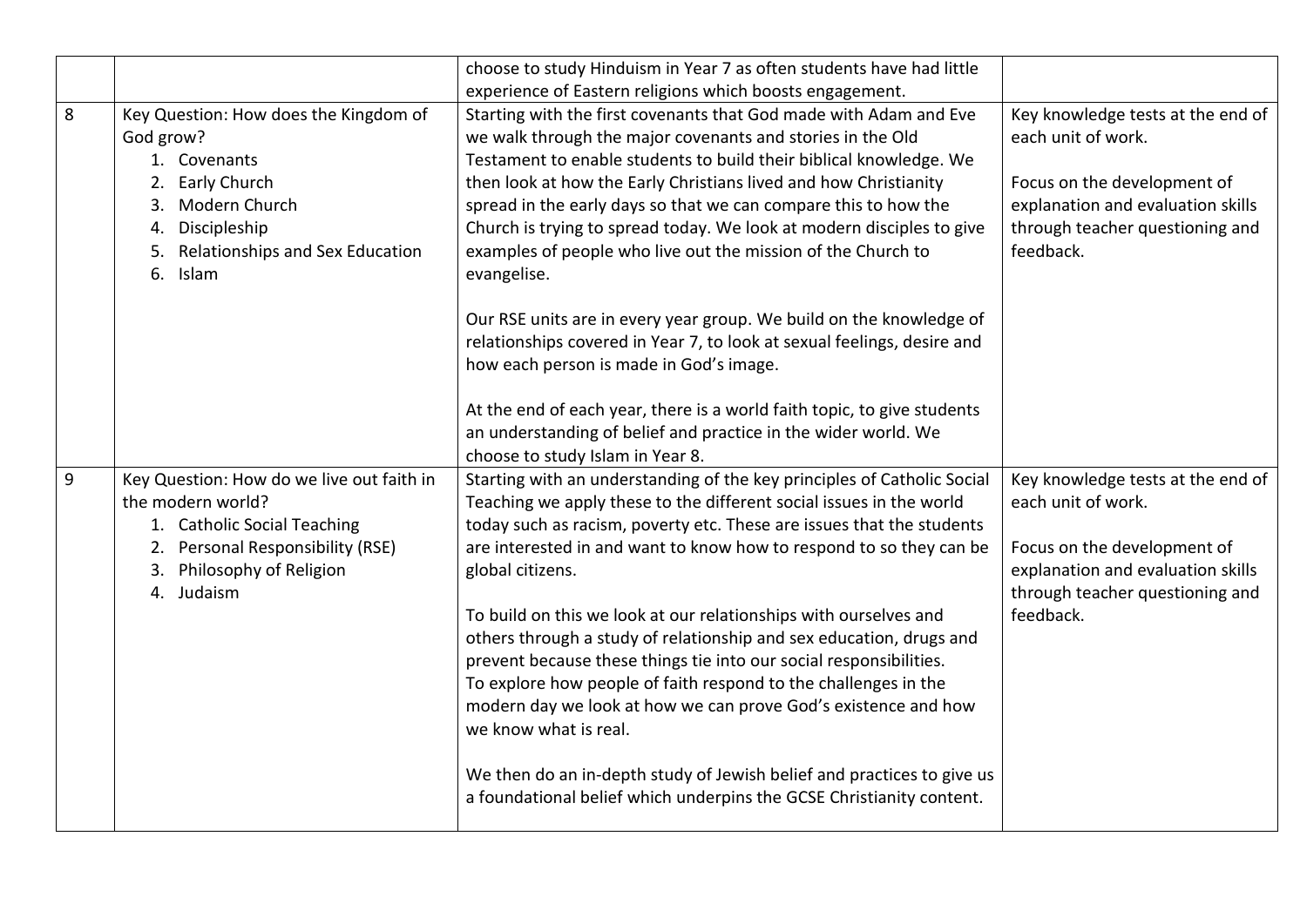| 10 | 1. Origins of the Universe         |                     | We start with different beliefs about how the universe began and the   | Assessed throughout the course      |
|----|------------------------------------|---------------------|------------------------------------------------------------------------|-------------------------------------|
|    | 2. Origins of Humans               |                     | origins of humans to give students an understanding of different       | through retrieval tasks at the      |
|    | Faith in the Modern World<br>3.    |                     | points of view between science and faith and to clear up many          | start lessons.                      |
|    | <b>Evil and Suffering</b><br>4.    |                     | misconceptions about Catholic belief.                                  |                                     |
|    | The Problem of Evil<br>5.          |                     |                                                                        | Assessment books are used at the    |
|    | 6.<br><b>Moral Authority</b>       |                     | Building on this understanding about how the world and humans          | end of each unit of work for a      |
|    |                                    |                     | began we look at the responsibilities that humans have to the world    | GCSE style question paper.          |
|    |                                    |                     | and others in faith in the modern world.                               |                                     |
|    |                                    |                     |                                                                        | Exam Paper assessment during        |
|    |                                    |                     | This knowledge and understanding gives students the background         | school assessment weeks - 1 per     |
|    |                                    |                     | information they need to tackle the big questions of the purpose of    | year.                               |
|    |                                    |                     | evil and suffering in God's great world and how use moral authority    |                                     |
|    |                                    |                     | to overcome the evils in the world.                                    |                                     |
| 11 | 1. End of Life Care                |                     | We start with an exploration of the value of human life and an         |                                     |
|    | Beliefs about the After Life<br>2. |                     | understanding of different viewpoints on euthanasia and the right to   |                                     |
|    | 3. Funeral and Prayer              |                     | die as a way to hook the Y11 students into this year. We then build    |                                     |
|    | <b>Crime and Punishment</b><br>4.  |                     | on this by looking at the different beliefs about the afterlife from   |                                     |
|    | 5. Salvation                       |                     | religious and non-religious traditions before considering how funerals |                                     |
|    | 6. Church and Mission              |                     | are planned to give mourners comfort and hope in the afterlife.        |                                     |
|    |                                    |                     |                                                                        |                                     |
|    |                                    |                     | Considering the afterlife gives a good foundation for discussing       |                                     |
|    |                                    |                     | crimes and punishments - both in this world and the next. Building     |                                     |
|    |                                    |                     | on this we consider whether all people are worthy of salvation or if   |                                     |
|    |                                    |                     | some are damned before turning to how we can spread the word of        |                                     |
|    |                                    |                     | God throughout the world - the mission of Christians in the world      |                                     |
|    |                                    |                     | today.                                                                 |                                     |
| 12 | <b>Philosophy and Ethics</b>       | Religion            |                                                                        | Key knowledge tests and skills      |
|    | Natural Law                        | The Bible:          |                                                                        | practice at the end of each unit of |
|    | Utilitarianism                     | Religious           |                                                                        | work.                               |
|    | <b>Situation Ethics</b>            | Figures and         |                                                                        |                                     |
|    | <b>Ethical Thought</b>             | <b>Sacred Texts</b> |                                                                        | This will comprise of a series of   |
|    | <b>Arguments for God's</b>         | The Nature of       |                                                                        | knowledge questions                 |
|    | existence                          | God                 |                                                                        |                                     |
|    | Problem of Evil                    | Salvation           |                                                                        | Exam practice around 20 mark or     |
|    | Religious experience               |                     |                                                                        | 30-mark questions.                  |